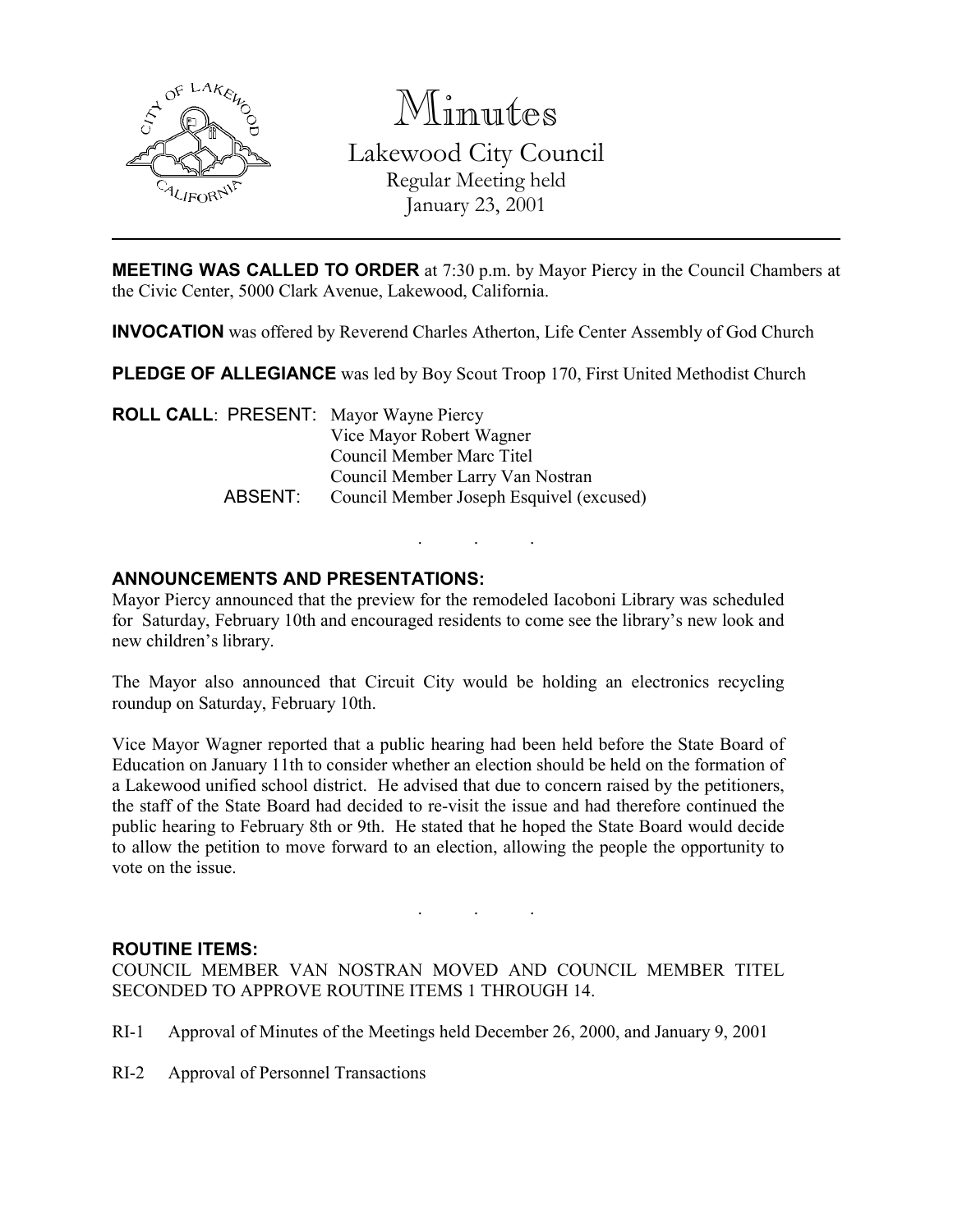#### ROUTINE ITEMS: Continued

- RI-3 Approval of Registers of Demands dated December 7, December 14, December 21, December 28, 2000, January 4, and January 11, 2001
- RI-4 Approval of Monthly Report of Investment Transactions
- RI-5 Approval of Quarterly Schedule of Investments
- RI-6 Review of City Investment Policy
- RI-7 Approval of Amendment to Agreement with the County of Los Angeles for Use of GIS Data
- RI-8 Rejection of the Claim of S. Parker Engineering
- RI-9 Approval of Purchase of GIS Server
- RI-10 Approval of Issuance of Letters of Public Convenience and Necessity for Alcoholic Beverages for Off-site Consumption
- RI-11 Approval of Substitution of Work Locations for Public Works Project No. 00-16, Local Street Pavement Rehab
- RI-12 Approval of Additional Appropriation and Authorization of Change Orders for Public Works Contract No. 00-15, Weingart Senior Center Renovation Project
- RI-13 Acceptance of Notice of Completion for Public Works Project No. 00-17, Civic Center Parking Lot Lighting
- RI-14 Monte Verde Park Improvement Project, Public Works Project No. 00-10R Appropriation of Grant Funds and Approving Amendment to Architectural Agreement

UPON ROLL CALL VOTE, THE MOTION WAS APPROVED:

- AYES: COUNCIL MEMBERS: Van Nostran, Titel, Wagner and Piercy
- NAYS: COUNCIL MEMBERS: None
- ABSENT: COUNCIL MEMBERS: Esquivel

. . .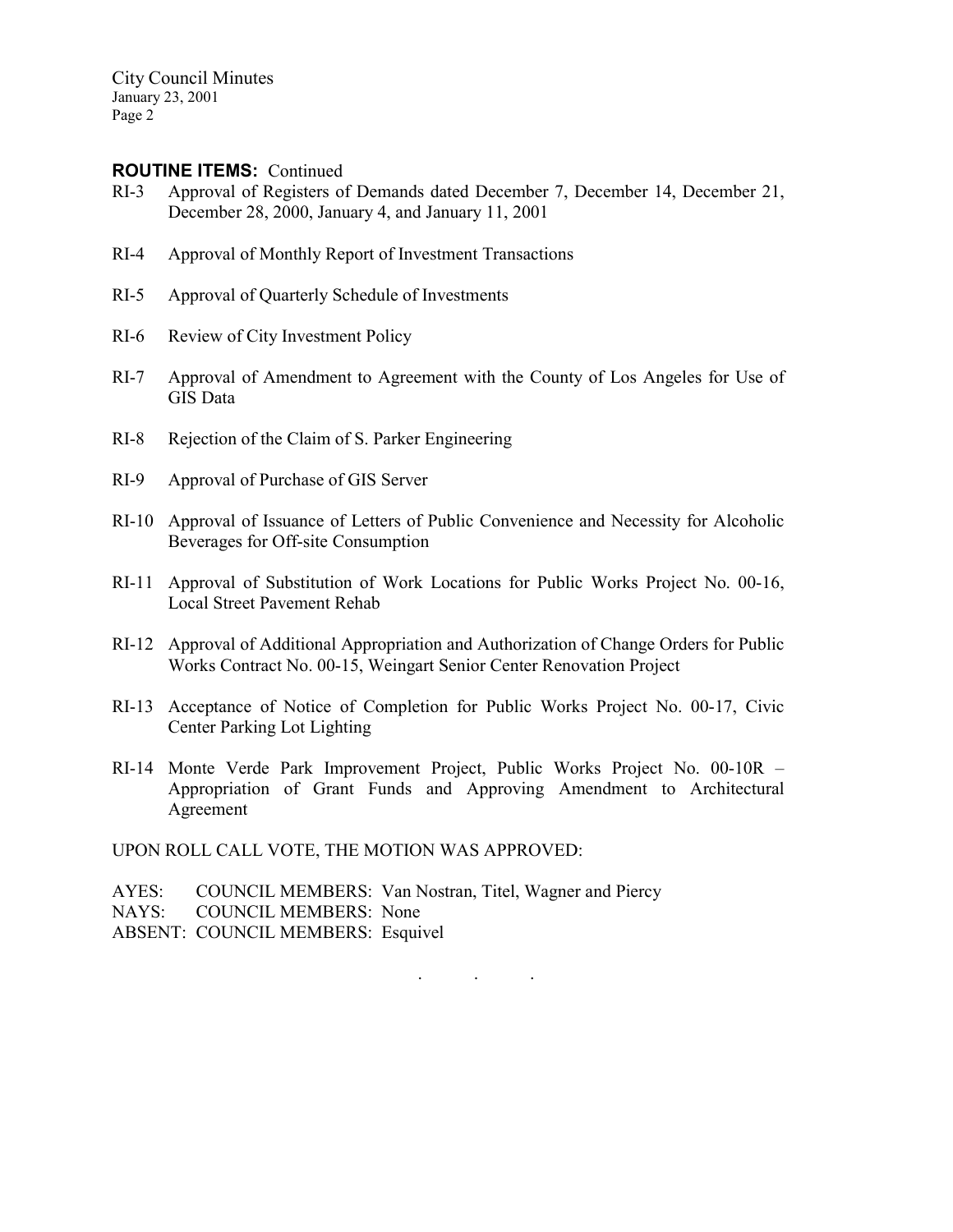# 1.1 • AWARD OF BID FOR PW PROJECT NO. 00-7, ELECTRICAL PANEL REPLACE – BOYAR & RYNERSON PARKS

Public Works Director Lisa Rapp presented an oral report based on the memorandum contained in the agenda packet and reported that seven bids had been received for replacement of the electrical panel distribution systems at Boyar and Rynerson Parks. It was the recommendation of staff that the City Council award the contract for electrical panel replacement to Electro Construction Corporation in the amount of \$74,100; appropriate \$15,000 from the Park Dedication Fund; and authorize staff to approve a cumulative total of change orders for the project not to exceed \$15,000.

Responding to a question from Council Member Van Nostran, Ms. Rapp stated that the specification for the project had been designed by an electrical engineer and provided enough capacity so that a portion of the parks could be separated in order to reduce energy usage.

Council Member Titel questioned the bid amount since the low bidder was considerably lower than the other bidders. Ms. Rapp responded by stating that Electro Construction had been contacted and was confident that they could do the work for the amount bid and had, in fact, completed several previous projects satisfactorily for the City.

Mayor Piercy opened the public hearing at 7:43 p.m. and called for anyone in the audience wishing to address the City Council on this matter. There was no response.

VICE MAYOR WAGNER MOVED AND COUNCIL MEMBER TITEL SECONDED TO CLOSE THE PUBLIC HEARING AND APPROVE STAFF'S RECOMMENDATION. UPON ROLL CALL VOTE, THE MOTION WAS APPROVED:

AYES: COUNCIL MEMBERS: Van Nostran, Titel, Wagner and Piercy NAYS: COUNCIL MEMBERS: None ABSENT: COUNCIL MEMBERS: Esquivel

### 2.1 • ELECTRICAL ENERGY CONSERVATION AND SUPPLY

City Manager Howard Chambers presented an oral report based on the memorandum contained in the agenda packet and stated that Governor Davis and the League of California Cities had requested all cities to adopt a resolution to commit to reducing energy use. He noted that this would be difficult for Lakewood since 37% of the City's energy bill went to pumping water throughout the Lakewood water system, 31% for street lighting, and 18% for park athletic field lighting for youth programs, leaving fewer areas to look at for conservation. He noted that although Southern California Edison now denounced State deregulation, they had been a very strong advocate and lobbyist for deregulation. He briefly reviewed the proposed measures to protect the interests of Lakewood's residents.

. . .

Council Member Van Nostran inquired if changing the clocks back to pre-Daylight Savings time would have a significant impact on energy usage. The City Manager noted that the idea had been raised in the legislature by our State Senator Betty Karnette.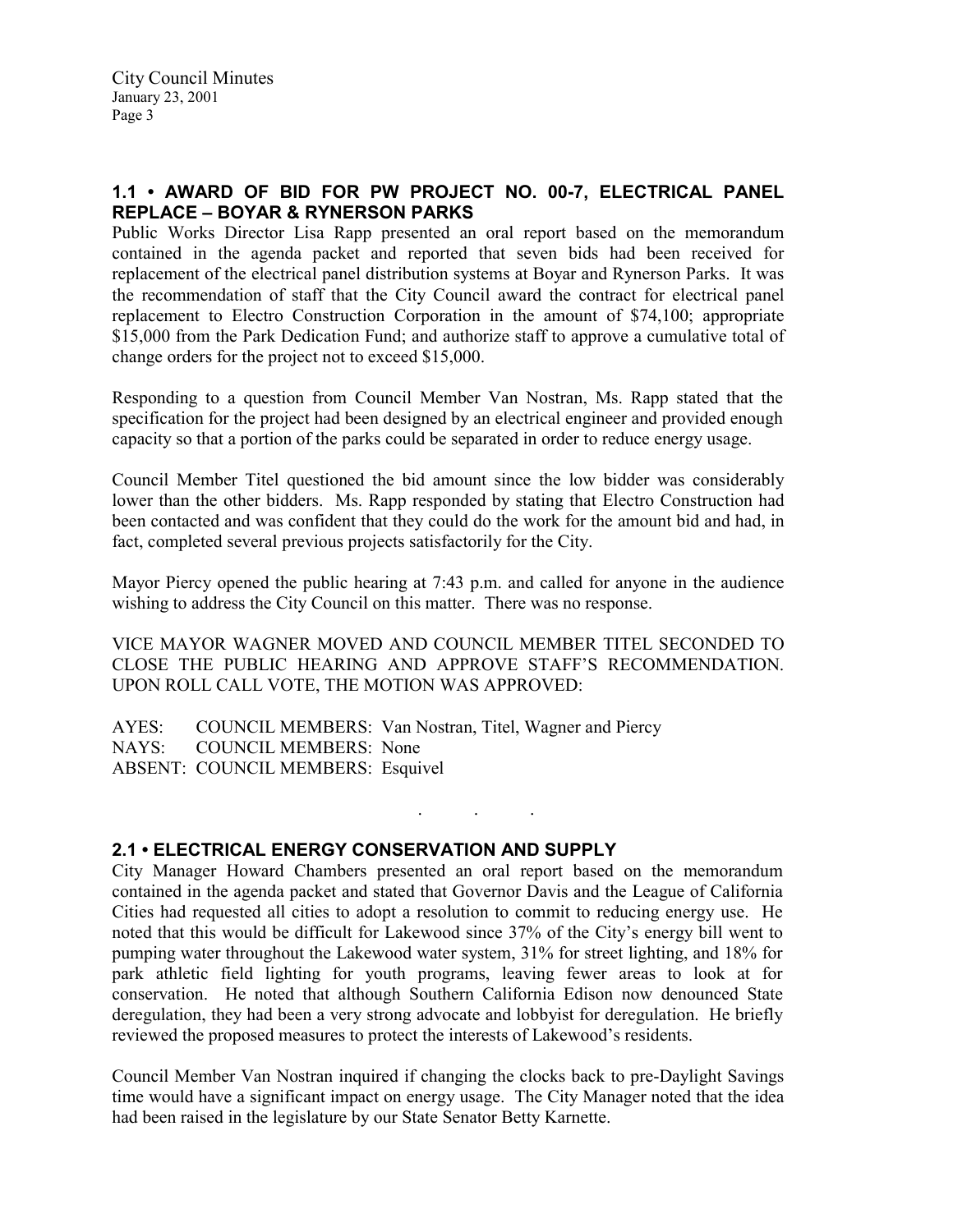# 2.1 • ELECTRICAL ENERGY CONSERVATION AND SUPPLY - Continued

Captain Bob Osborne, Commander of the Lakewood Sheriff's Station, stated that his department did not consider having the lights and power go off for a short period of time as a public safety emergency. He encouraged drivers and pedestrians to use extra caution at such times and also asked residents to keep phone lines open for actual emergencies.

Assistant Fire Chief Paul Schuster, who joined the Lakewood public safety team in December, 2000, stated that the fire department would view a power outage in much the same manner as any other type of emergency. They would respond by checking on all major facilities in the area, such as the Lakewood Center Mall and Lakewood Regional Medical Center, and then patrol the City to assess any areas of need. He encourage residents to have flashlights and batteries, and battery-powered radios. He advised that since certain smoke detectors operated off of the house current and would be inoperable during a blackout, people should exercise extra caution. He also advised that cordless-type telephones would not operate without power and so every household should have a plug-in telephone to use if they were to be without power.

RESOLUTION NO. 2001-1; A RESOLUTION OF THE CITY COUNCIL OF THE CITY OF LAKEWOOD CERTIFYING IMMEDIATE ELECTRICAL ENERGY CONSERVATION OF 5% AND PLEDGING ELECTRICAL ENERGY CONSERVATION OF 7% DURING THE REMAINDER OF THE CALIFORNIA ENERGY CRISIS AND REQUESTING RESIDENTS AND BUSINESSES TO SIMILARLY CONSERVE

VICE MAYOR WAGNER MOVED AND COUNCIL MEMBER VAN NOSTRAN SECONDED TO ADOPT RESOLUTION NO. 2001-1. UPON ROLL CALL VOTE, THE MOTION WAS APPROVED:

AYES: COUNCIL MEMBERS: Van Nostran, Titel, Wagner and Piercy NAYS: COUNCIL MEMBERS: None ABSENT: COUNCIL MEMBERS: Esquivel

### 3.1 • ANNUAL STATEMENT OF INTERGOVERNMENTAL RELATIONS GOALS

. . .

Assistant City Manager Michael Stover presented an oral report based on the memorandum contained in the agenda packet and briefly reviewed the priorities for the year 2000 and the proposed priorities for the year 2001, noting that things historically opposed or supported were still included with the proposed priorities. He concluded by stating it was the recommendation of the Intergovernmental Relations Committee that the 2001 goals be adopted as submitted.

Mayor Piercy thanked Vice Mayor Wagner for the addition of the Peerless Water System to the 2001 goals. He also noted that the City Council had an opportunity to express the proposed goals to the City's legislators in Sacramento.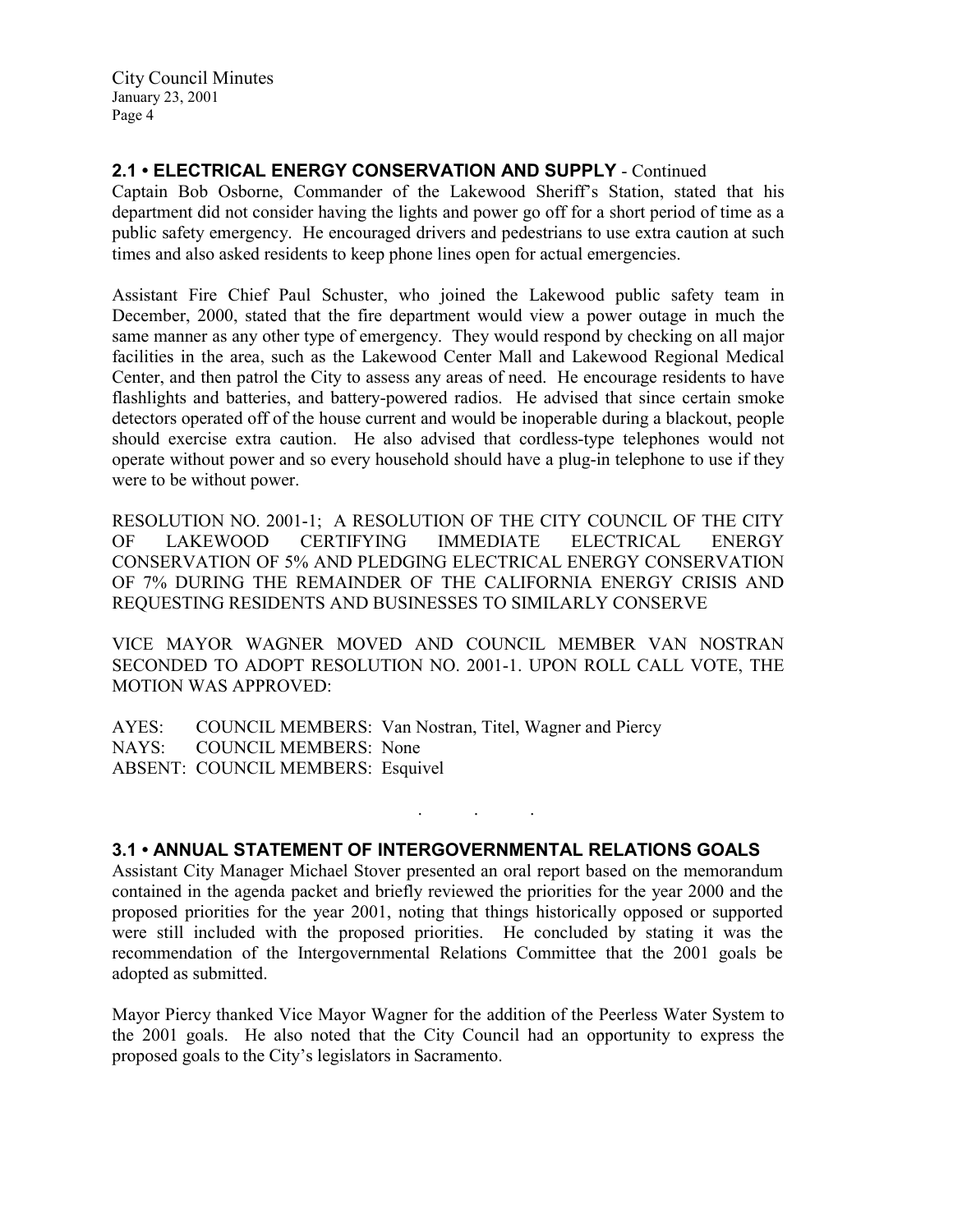### 3.1 • INTERGOVERNMENTAL RELATIONS GOALS - Continued

COUNCIL MEMBER VAN NOSTRAN MOVED AND COUNCIL MEMBER TITEL SECONDED TO APPROVE THE INTERGOVERNMENTAL RELATIONS GOALS AS SUBMITTED. UPON ROLL CALL VOTE, THE MOTION WAS APPROVED:

AYES: COUNCIL MEMBERS: Van Nostran, Titel, Wagner and Piercy NAYS: COUNCIL MEMBERS: None ABSENT: COUNCIL MEMBERS: Esquivel

### 3.2 • FLOOD INSURANCE POLICIES MISINFORMATION CORRECTION

The Assistant City Manager presented an oral report based on the memorandum contained in the agenda packet and stated that this matter had been brought to the City's attention by former Mayor Jacqueline Rynerson. As a result of the City's intervention, a flood insurance company, who had given erroneous notice to Lakewood property owners regarding the cost and requirements for flood insurance, would be issuing a letter of explanation (prompted by Congressman Steve Horn and FEMA) to all affected property owners, as well as a refund of overpaid premium amounts.

. . .

MAYOR PIERCY STATED THAT IF THERE WERE NO OBJECTIONS, THIS ITEM WOULD BE ORDERED RECEIVED AND FILED.

. . .

### 3.3 • STATUS REPORT ON IACOBONI LIBRARY IMPROVEMENT PROJECT, PW PROJECT NO. 00-8

The Director of Public Works presented an oral report based on the memorandum contained in the agenda packet and reported that the Iacoboni Library project was nearly complete and it was necessary to appropriate the full amount of reimbursable funds for the project. She highlighted project objectives such as re-configuration of the entire collection to provide for an enlarged children's section; infrastructure to allow for current and future computer needs; new finishes such as carpet, paint, and tile flooring; new public restrooms; new circulation desk; new and re-finished furniture; and improved lighting. It was the recommendation of staff that the City Council appropriate \$50,000 from the General Fund and authorize staff to approve a cumulative total of change orders not to exceed \$45,000.

COUNCIL MEMBER VAN NOSTRAN MOVED AND VICE MAYOR WAGNER SECONDED TO APPROVE STAFF'S RECOMMENDATION. UPON ROLL CALL VOTE, THE MOTION WAS APPROVED:

. . .

AYES: COUNCIL MEMBERS: Van Nostran, Titel, Wagner and Piercy NAYS: COUNCIL MEMBERS: None ABSENT: COUNCIL MEMBERS: Esquivel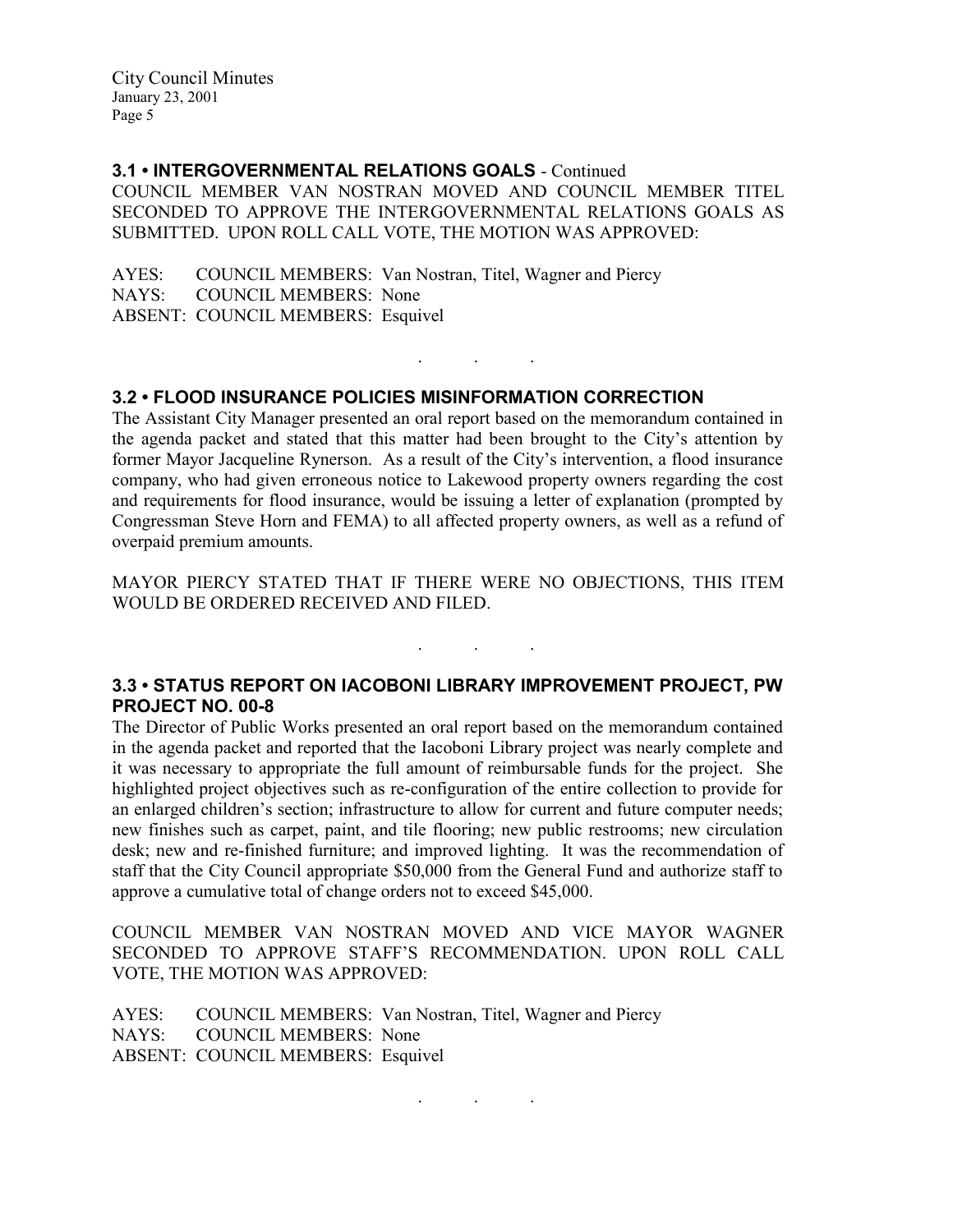# 3.4 • HARDSCAPE MAINTENANCE APPROPRIATION FOR STREET IMPROVEMENT PROGRAM

The City Manager stated that the City had received \$235,000 in relief funds from the State which had been identified for use in street repair. This was part of a program to return to cities, some of the monies taken by the State during the recession.

The Public Works Director displayed slides and presented an oral report based on the memorandum contained in the agenda packet and stated that in accompaniment to the upcoming paving project, hardscape repairs, to curbs, gutters and sidewalks, were necessary to restore flow lines and drainage patterns. While the paving would be funded by Community Development Block Grant funds, it was necessary to appropriate funds for the hardscape repairs. It was the recommendation of staff that the City Council appropriate \$235,989 from unappropriated General Funds for the hardscape maintenance.

Mayor Piercy questioned whether the change in the work would eliminate anyone from the resurfacing project. Ms. Rapp responded by stating that the change would provide for the maximum use of the CDBG funds and would ultimately allow more work to be done.

COUNCIL MEMBER TITEL MOVED AND VICE MAYOR WAGNER SECONDED TO APPROVE STAFF'S RECOMMENDATION. UPON ROLL CALL VOTE, THE MOTION WAS APPROVED:

AYES: COUNCIL MEMBERS: Van Nostran, Titel, Wagner and Piercy NAYS: COUNCIL MEMBERS: None ABSENT: COUNCIL MEMBERS: Esquivel

# 3.5 • AQMD MSRC GRANT PROGRAM – LAKEWOOD CNG FUELING STATION AND R.F. DICKSON FUELING STATION

 $\ddot{\phantom{a}}$ 

The Director of Public Works presented an oral report based on the memorandum contained in the agenda packet and reported that rules had been recently adopted which would require public agencies and private contractors providing services to public agencies to begin the procurement of low emission or alternative fuel vehicles. She noted that the Mobile Source Air Pollution Review Committee (MSRC) was offering a subvention fund match program to cities and counties to stimulate development of alternative infrastructure and assist local jurisdictions in the purchase of low-emission, clean fuel medium- and heavy-duty vehicles. She stated that the City had been using a compressed natural gas (CNG) van since early 1999 with no operating problems and now had several vehicles on order which would be eligible for the matching funds program. Staff proposed an application for a matching grant for the installation of fueling stations at the Arbor and Nixon maintenance yards, substantially reducing fueling costs for CNG vehicles. In addition, the City's street sweeping contractor, R. F. Dickson Company, had been working on the development of a large CNG fueling station at their yard in Downey and was seeking the support of public agencies to form a public/private partnership for the project. The proposed large fueling station would also be accessible to other contract agencies like BZ Disposal Service and West Coast Arborists.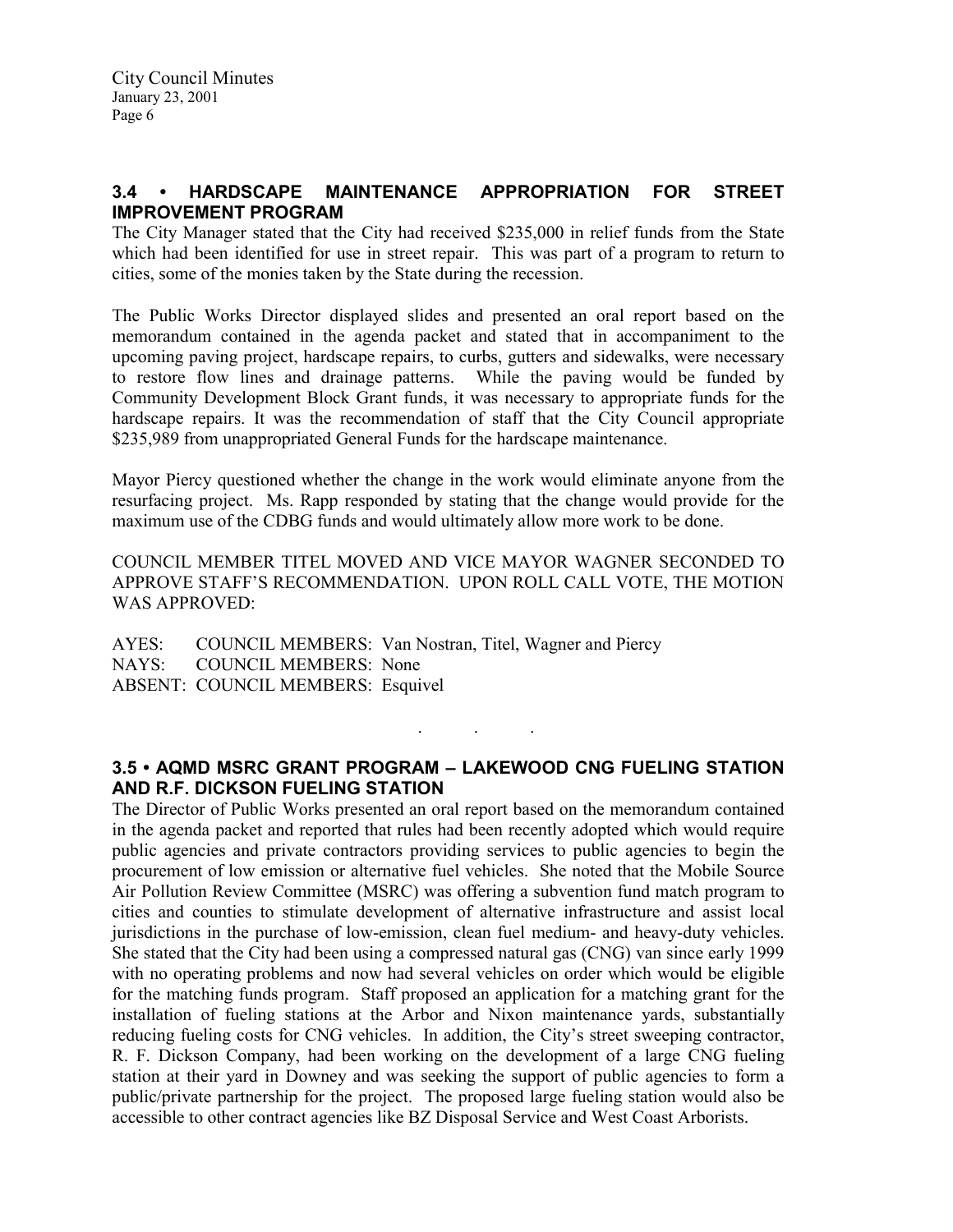# 3.5 - AQMD MSRC GRANT PROGRAM - Continued

It was the recommendation of staff that the City Council authorize staff to submit an MSRC grant application for the Nixon and Arbor Yards fueling stations and vehicle purchases; authorize participation in the R. F. Dickson Alternative Fuel Alliance Project and submission of the grant application; authorize the Mayor to execute a Memorandum of Understanding with R. F. Dickson and other partner cities, subject to approval as to form by the City Attorney; and appropriate \$230,000 of AB 2766 funds as matching funds for the vehicle purchases and maintenance yard fueling stations.

Council Member Van Nostran inquired how often slow-filled vehicles required refueling. Fleet Supervisor, Harold Marlar, responded by stating that the average vehicle required refueling every two days and that the process required very little electricity. He responded to further questions by stating that the proposed fueling stations for the maintenance yards were designed to slow-fill fuel up to ten vehicles and fast-fill one.

Council Member Wagner asked about the effects of recent cost increases for natural gas. Ms. Rapp responded by stating that the increased costs meant a longer payback time for the funds expended. Mr. Marlar noted that the cost for a gallon of gasoline was about \$1.35 compared to \$.65 for natural gas at a commercial station and only \$.35 for natural gas at a city-owned refueling station.

Responding to a question from Mayor Piercy, Ms. Rapp stated there was an urgency to apply for the grants since the competition was region-wide and would become ever more competitive as additional agencies pursue CNG as an alternate source for vehicle fuel.

COUNCIL MEMBER VAN NOSTRAN MOVED AND COUNCIL MEMBER TITEL SECONDED TO APPROVE STAFF'S RECOMMENDATION. UPON ROLL CALL VOTE, THE MOTION WAS APPROVED:

AYES: COUNCIL MEMBERS: Van Nostran, Titel, Wagner and Piercy NAYS: COUNCIL MEMBERS: None ABSENT: COUNCIL MEMBERS: Esquivel

#### WRITTEN COMMUNICATIONS:

CORRESPONDENCE FROM GREATER LAKEWOOD CHAMBER OF COMMERCE REQUESTING USE OF THE CITY COUNCIL CHAMBERS The Assistant City Manager reported that correspondence had been received from the Greater Lakewood Chamber of Commerce requesting the use of the City Council Chambers for a Candidates' Forum on Wednesday, February 21st, which would be conducted by the League of Women Voters. The Chamber was requesting the usual rental fee for the facility be waived for this event.

. . .

COUNCIL MEMBER TITEL MOVED AND COUNCIL MEMBER VAN NOSTRAN SECONDED TO APPROVE THE REQUEST OF THE GREATER LAKEWOOD CHAMBER OF COMMERCE.